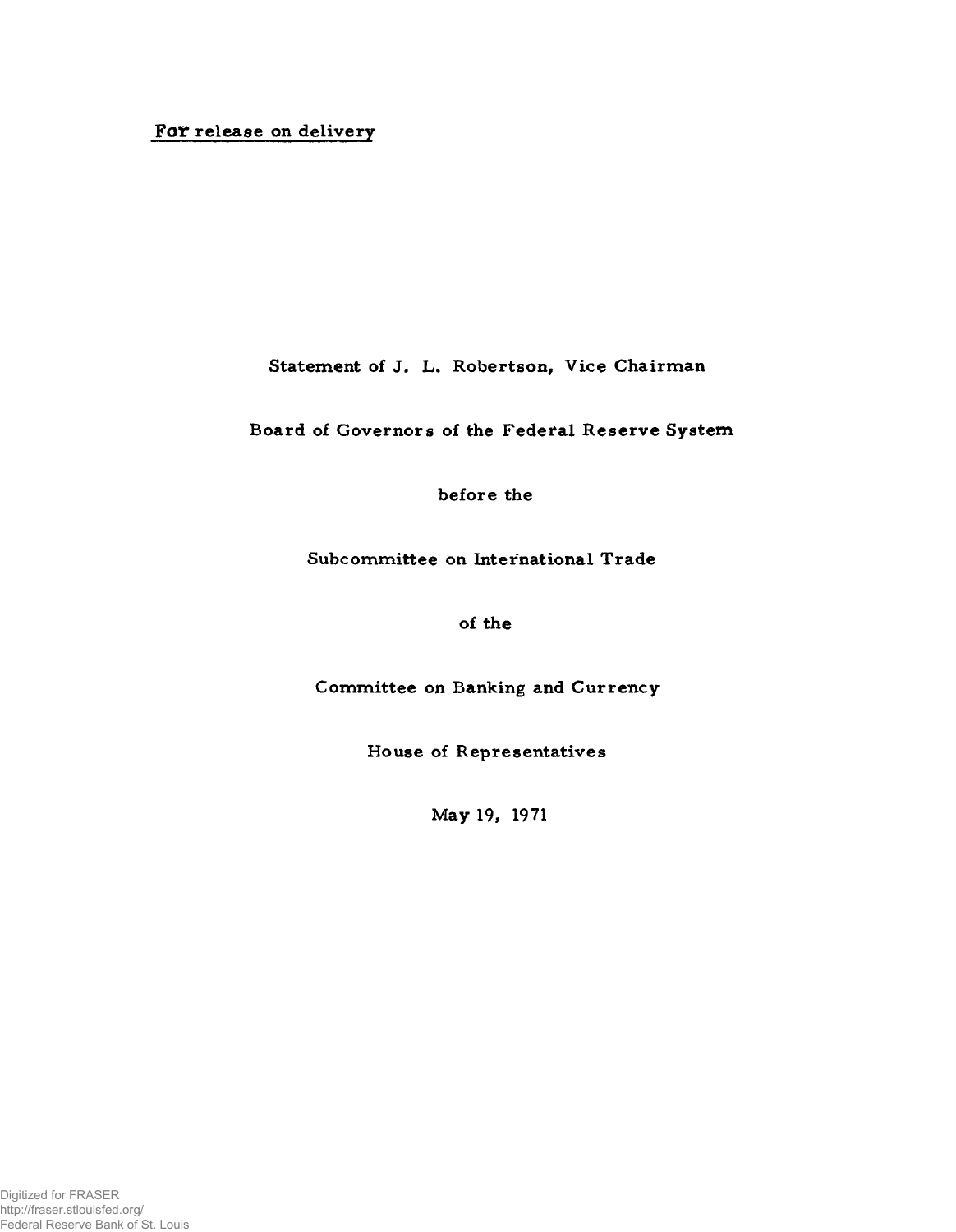Mr. Chairman, I am pleased to appear before your Committee to discuss with you the views of the Board of Governors on H. R. 8181. The Board has a strong interest in this bill because two of its three titles would directly affect important aspects of our operations. Title I would require the Federal Reserve to grant credit, under certain specified interest rate spreads, to any Federally insured bank seeking funds to finance the production or sale of goods for export from this country. Title II would require the Federal Reserve to exclude from the coverage of its Voluntary Foreign Credit Restraint Guidelines any credit extended by banks or other financial institutions to finance exports of U. S. goods.

Governor Brimmer and I would like to present the Federal Reserve position on these two sections of the bill in two parts. I will comment first on Title I. Although I was responsible for managing the Board's Voluntary Foreign Credit Restraint program in its early years, Governor Brimmer has had responsibility for its administration since m id-1968 -- and 1 might add that he has done an excellent job of it. It is, therefore, more appropriate for him to comment on that part of the bill.

Another topic of epecial interest to our Board, which I understand your subcommittee is also considering, is the question whether the Export-Import Bank should be placed outside Federal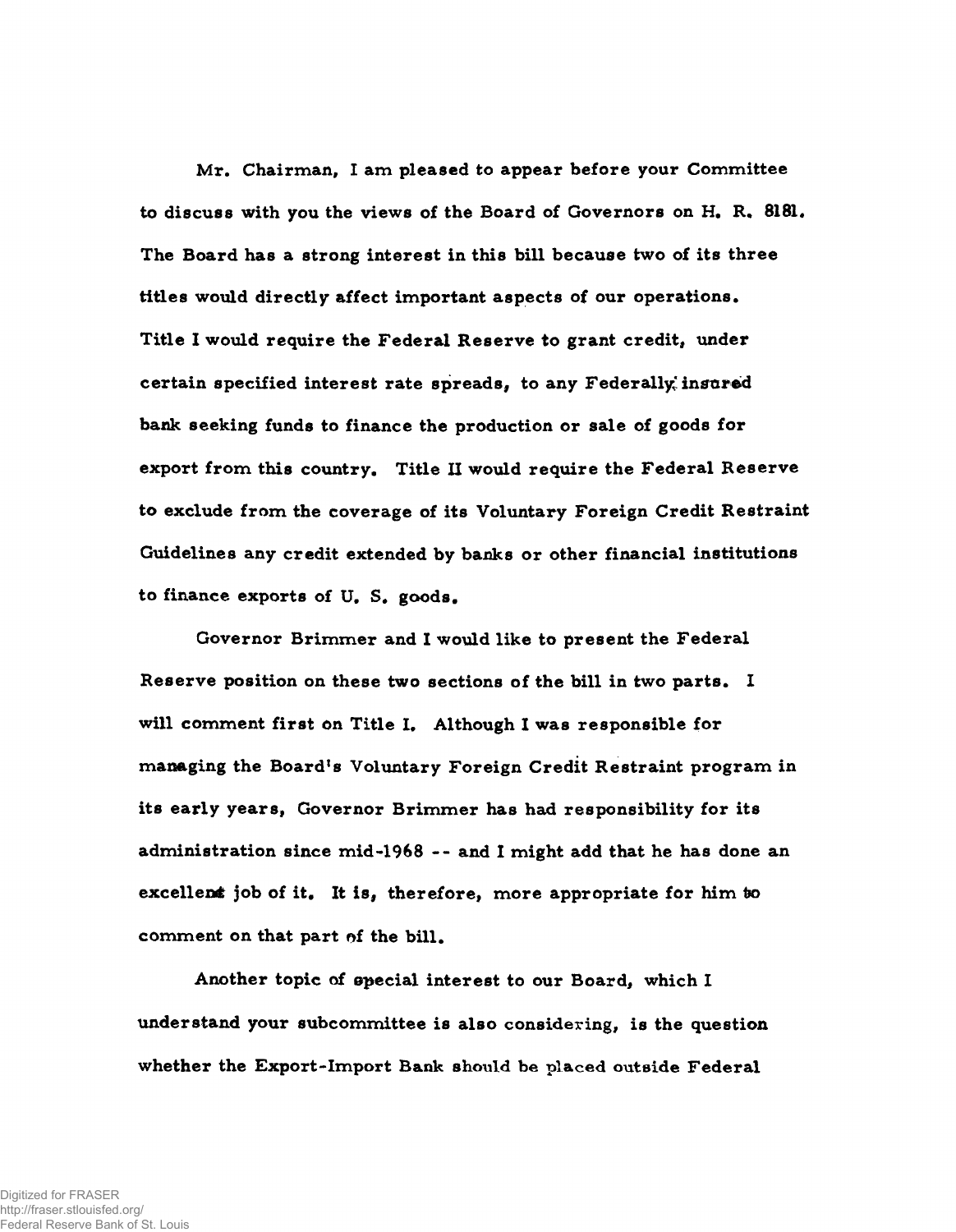budget totals and ceilings on expenditures and net lending. While Title III of H. R. 8181 contains several amendments broadening the authority of the Export-Import Bank, it leaves the budgetary status of the Bank unchanged. H. R. 5846, on the other hand, -- which I understand is also on your subcommittee's agenda -- would take the Bank out of the budget totals. Near the end of my remarks I would, therefore, like to reiterate briefly the Board's position, already communicated to other Committees of Congress, supporting retention of the Bank in the budget.

## How Title I would work

Title I of the proposed bill would, in effect, provide any Federally insured bank automatic access to Federal Reserve credit in amounts limited only by the volume of export paper in the bank's portfolio. Such paper would be discounted by Federal Reserve Banks at the discount rate or 6 per cent, whichever was lower, for shortterm paper. For  $l$ -to-5 year paper, the maximum rate would be 5 per cent; and for longer-term paper, 4 per cent. Under this arrangement the spread to the commercial bank (i. e., the difference between the rate charged the customer and the rate at which the loan was discounted by the Reserve Bank) would be allowed to range from 3/4 to 2-1/2 percentage points, depending on the remaining maturity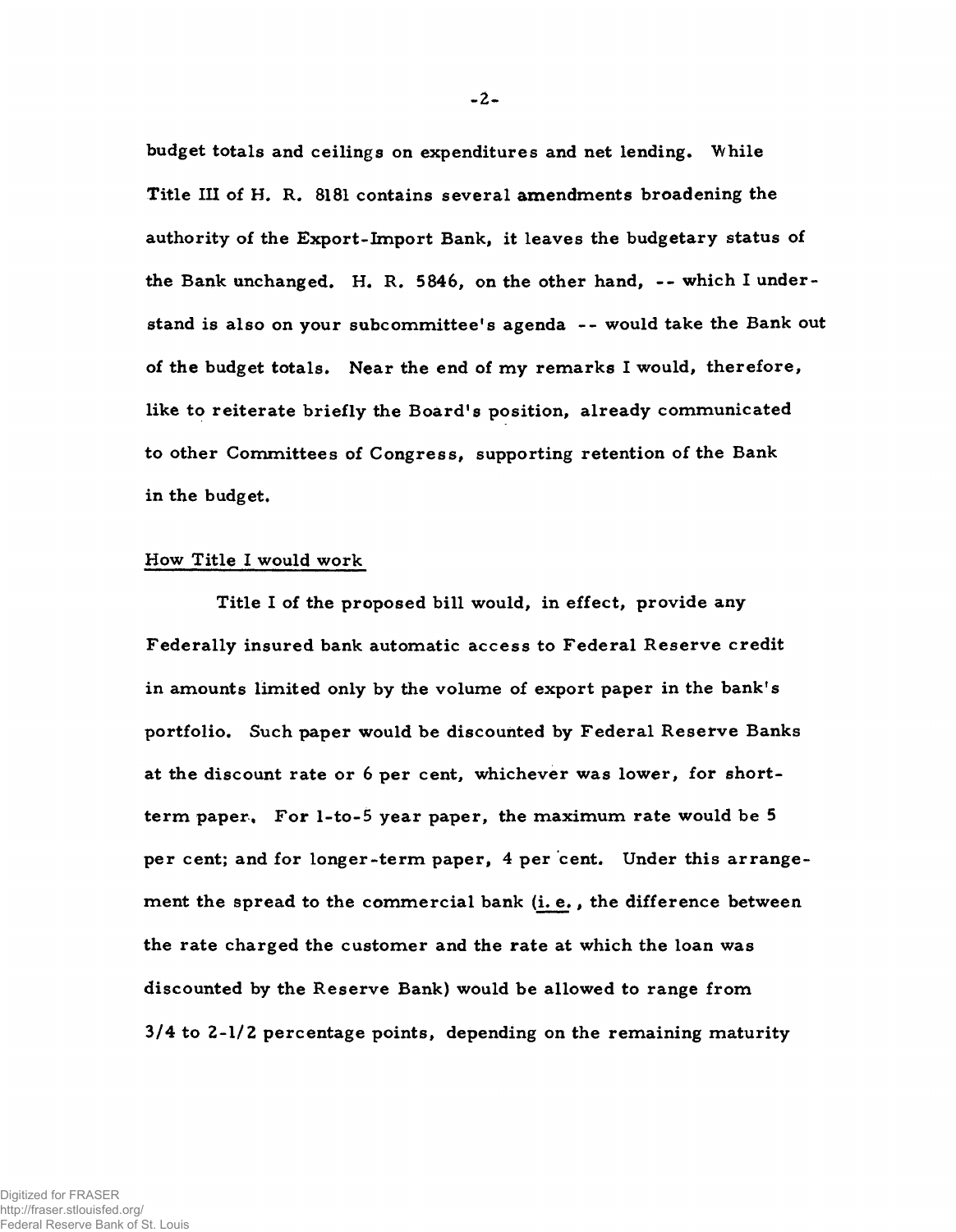of the loan, whether the exports involved were destined for a developed or a developing country, and whether the loan was guaranteed or insured by the Export-Import Bank,

The extent to which U. S, banks would take advantage of such an opportunity to discount their export loans could be expected to vary with domestic interest rate conditions since banks would be limited as to the interest rate they could charge the exporter and still use the Federal Reserve facility. At times when banks were highly liquid and time deposits or other funds to finance their loans could be obtained in the market at rates below the prescribed Federal Reserve minimums, there would be little disposition to take advantage of the facility. But in periods when bank funds were more costly than the maximum  $6$ ,  $5$ , and  $4$  per cent discounting rates specified, banks would be encouraged to use the facility both to make new export loans and to unload their holdings of outstanding export paper on the System.

The opportunity to obtain instant liquidity by unloading export loans on the Federal Reserve would, of course, be quite valuable to a bank in periods when monetary policy was in a posture of antiinflationary restraint. It should be noted in passing, however, that this advantage would be available only to a relatively small number of institutions. The bulk of U. S. foreign lending is carried on by

-3 -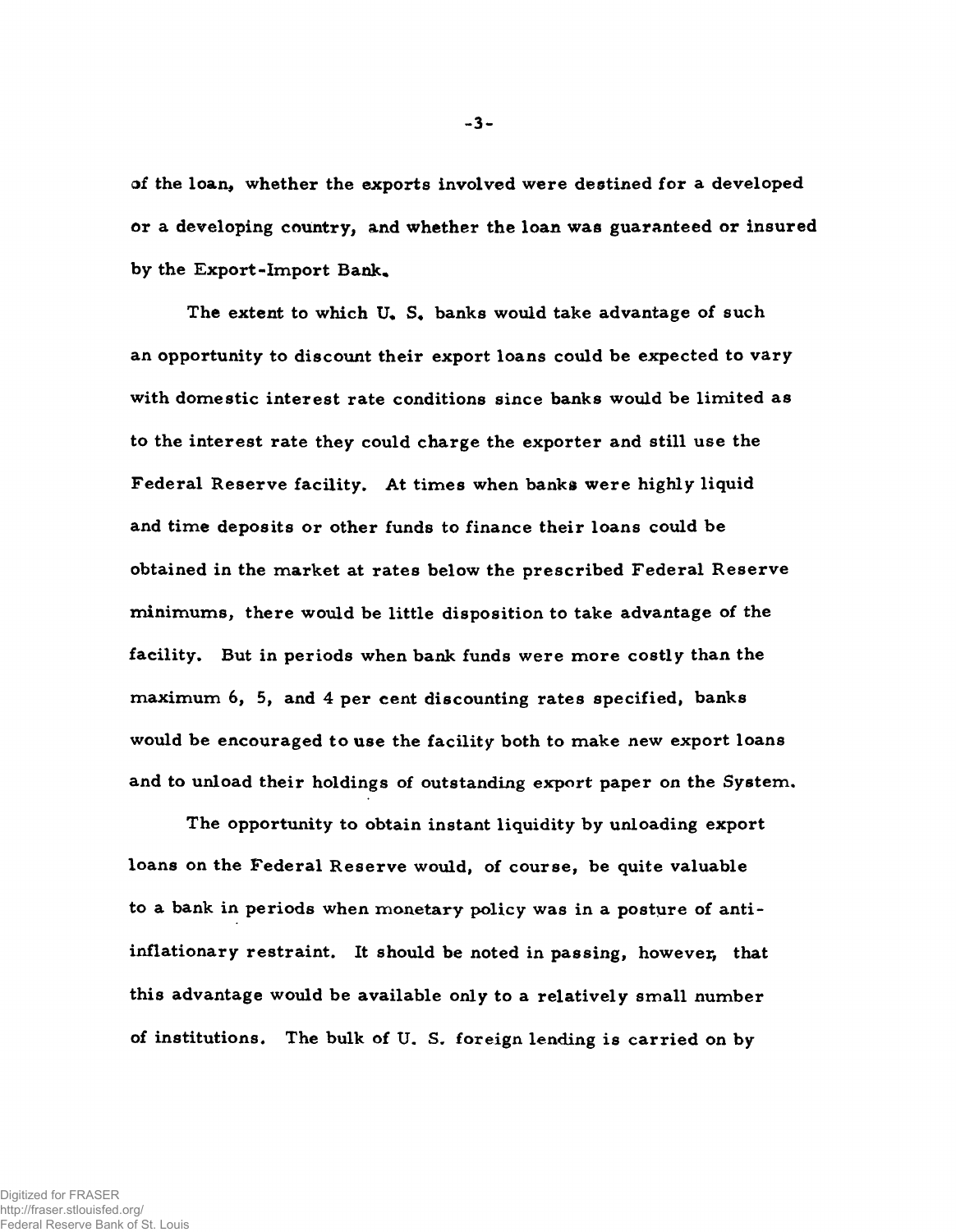less than 200 banks, and most of the dollar volume of exportfinancing is concentrated in a much smaller number of large city banks.

Where banks did unload outstanding export loans in periods of general monetary restraint, the reserve funds they so acquired would most likely be used to support additional lending to preferred customers for domestic purposes rather than to export customers. However, the combination of low maximum discount rates and fixed spreads would at the same time assure unusually favorable rates on new export loans. In these circumstances foreign customers who might normally finance their imports from the United States in their own countries would be perfectly free to seek and, so long as the bargain rate relationships were maintained, to obtain through their American bankers unlimited credit from the Federal Reserve to finance imports.

It is important to distinguish the basic difference between this proposed discount facility for export loans and the operation of the existing Federal Reserve discount window. As already noted, under the proposed facility a bank would have the right to obtain Federal Reserve credit, at its own option and at guaranteed maximum rates, so long as it possessed or could generate export loan collateral eligible for discounting. Such credit could be used in turn to finance a more or less permanent expansion of domestic lending.

Digitized for FRASER http://fraser.stlouisfed.org/ Federal Reserve Bank of St. Louis **-4-**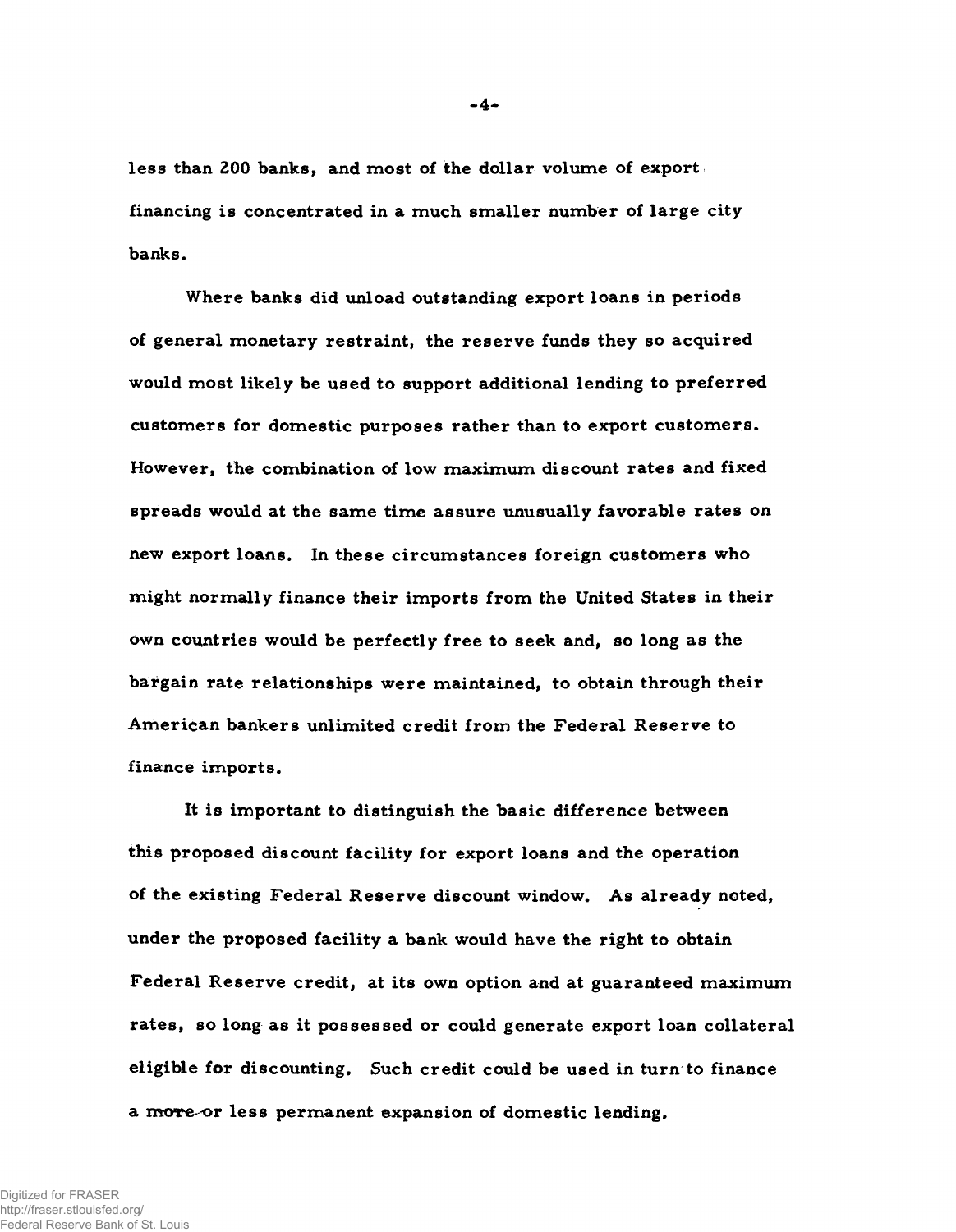The purpose of the Federal Reserve discount window, on the other hand, is simply to provide member commercial banks with temporary liquidity, as needed to adjust their reserve positions and help meet weekly average reserve requirements. The window is not designed to provide credit for the purpose of inducing an expansion in bank lending. Consequently, borrowings at the discount window are limited in maturity to 15 days or less. If any particular member bank returns to the discount window too frequently and appears to be becoming "a continuous borrower", its management is brought under surveillance by the regional Federal Reserve Bank and advised to sell sufficient assets to repay the Federal Reserve borrowing. In short, the opportunity to borrow is a privilege provided only so long as a bank uses it to acquire temporary liquidity. If the bank attempts to stretch its use of Federal Reserve credit to finance asset holdings on a more permanent basis, the privilege is withdrawn.

#### Evaluation of Title I

The preceding sketch of the way in which the proposed Title I facility would work raises serious doubts about the advisability of its enactment. Because the Title I arrangements would provide automatic liquidity to the export loans held by any insured bank,

**-5-**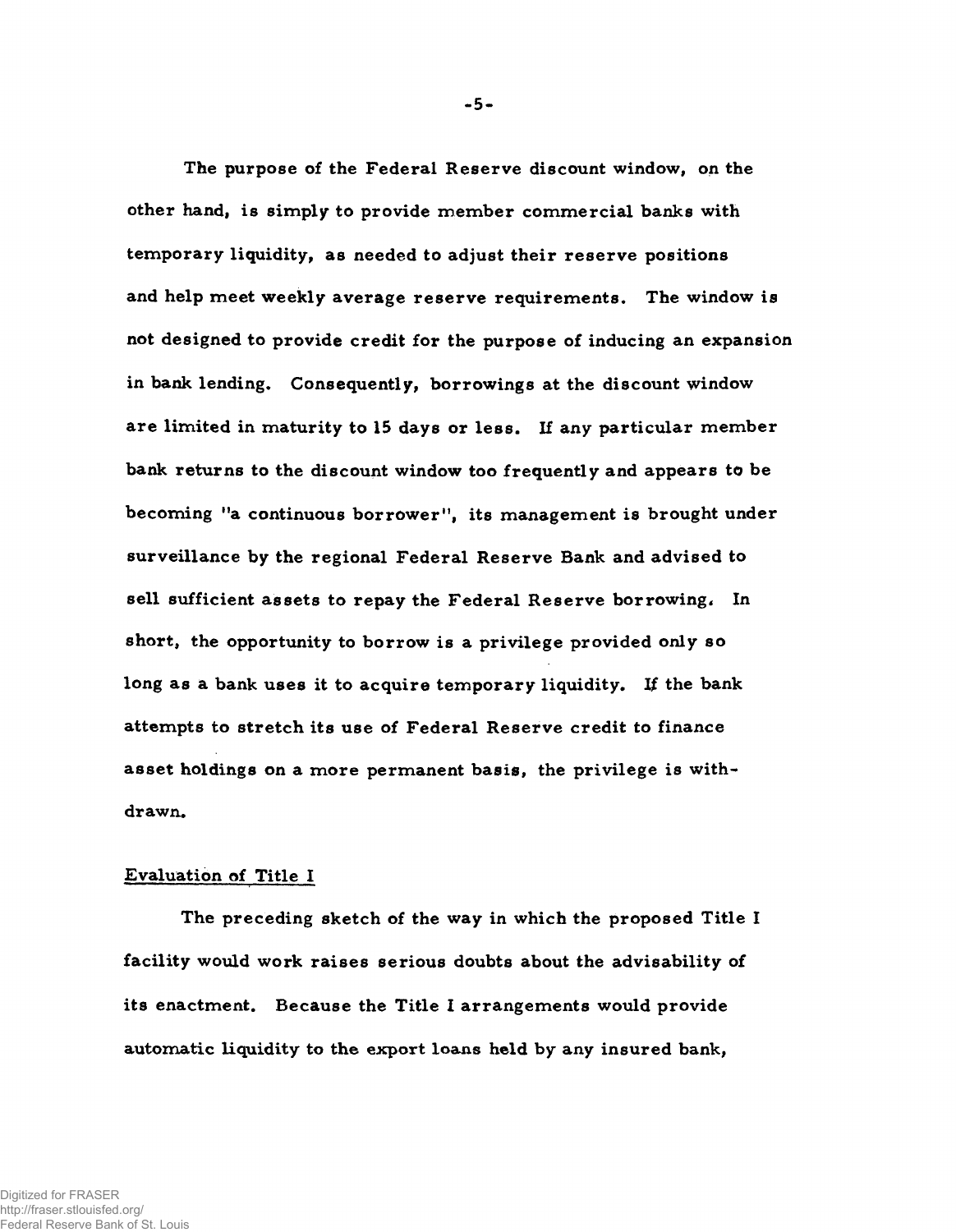they could seriously inhibit general monetary policy at timos when the Federal Reserve was seeking to restrain inflation. At such times, banks would be likely to unload their outstanding export loans on the Federal Reserve as a means of continuing to meet the heavy credit demands of their domestic customers.

In addition, banks would very likely continue making new export loans, despite the conditions of general monetary restraint. Foreign customers would be attracted by the bargain rates and U.S. banks could immediately unload any new loans made on the Federal Reserve. Not only would this provision of Federal Reserve credit be automatic, the large banks receiving it would gain a discount interest rate advantage over other banks whenever the maximum discounting rates on export loans were below the regular Federal Reserve discount rate and rates on other short-term sources of bank funds.

When banks transferred export loans to the Federal Reserve, high powered central bank dollars would be released which could serve as the basis for a multiple expansion of bank credit. In such circumstances, if the System's anti-inflation policy was not to be seriously eroded, this release of high powered dollars would have to be offset through other System actions.

**-6-**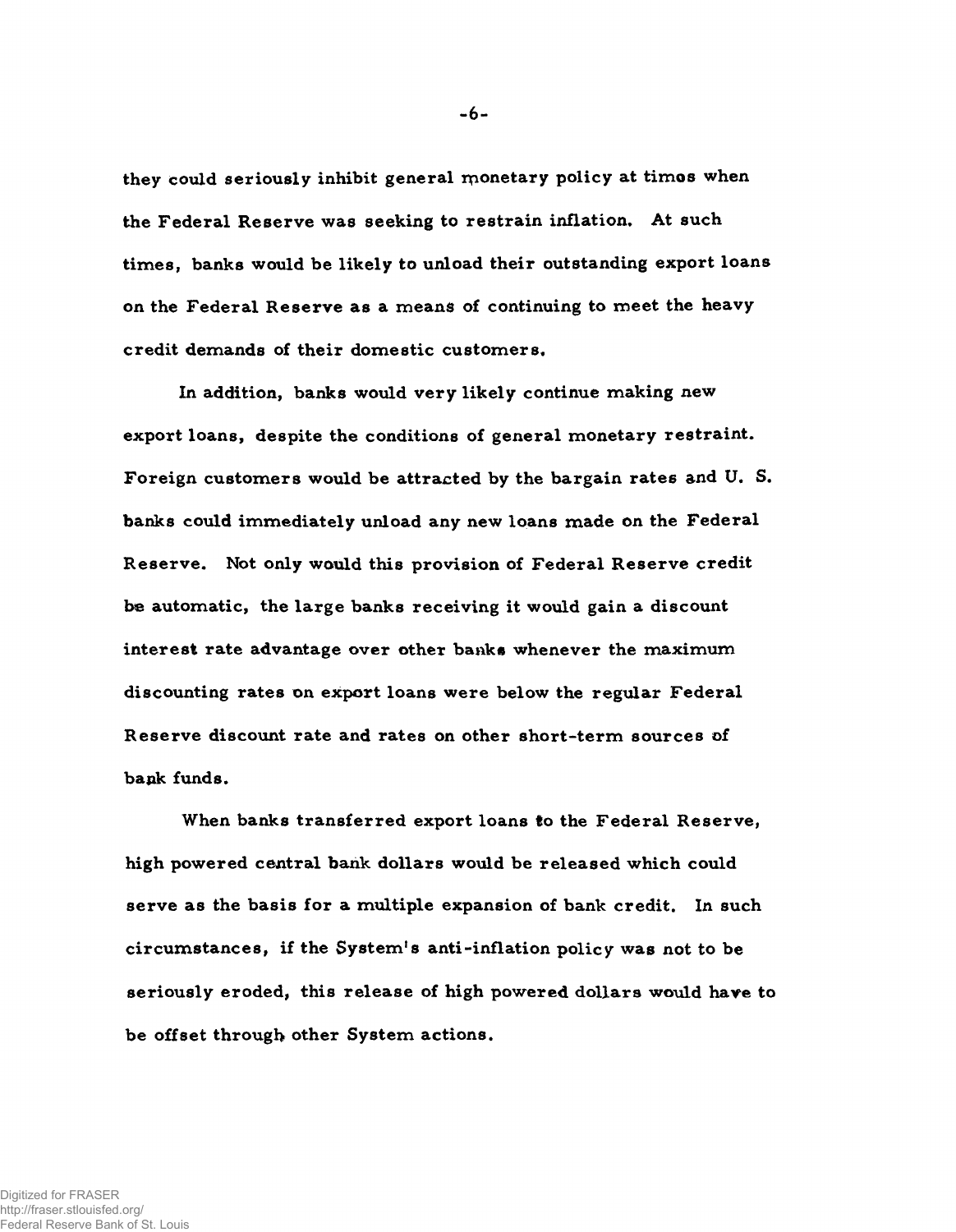If the offsetting System actions could be made without too much lag, the total volume of bank credit expansion allowed by Federal Reserve policy would be no larger, but the share allocated to foreign lending would be. Thus, the effect of the selective expansion of export financing would be to reduce the amount and raise the costs of the credit supply remaining to finance such domestic needs as housing and State and local government programs.

In short, the Title I arrangements would at times have the inadvertent result of setting a higher priority on financing of export loans than on some domestic needs which might generally be regarded as socially more pressing. This is one of the difficulties of attempting to introduce a program of selective credit allocation within a framework of general monetary control. It also illustrates why the Board of Governors has consistently opposed the use of its discount facility for selective credit allocation purposes.

### Budgetary status of Ex-Im Bank

Turning now to the question of the appropriate budgetary status for the Export-Import Bank, the Board continues to recommend against proposals that would exclude the Bank's receipts and disbursements from the totals of the Federal budget and exempt them from any

 $-7-$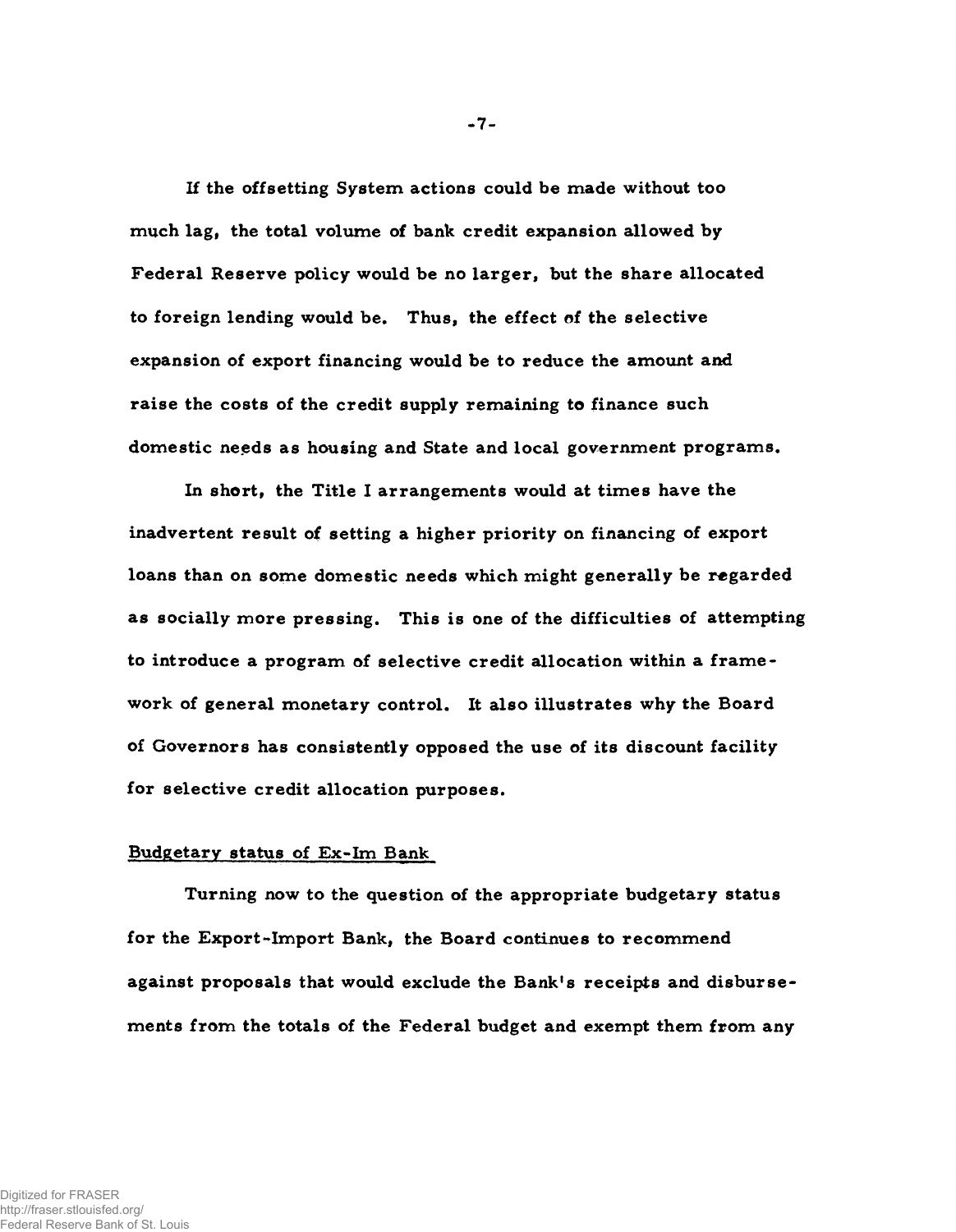limitations on annual expenditures and net lending imposed through the budget. These proposals would make possible an expansion of Export-Import Bank operations by freeing them from budget restraints imposed on other Federal programs. Such restraints are designed to limit the demands of the Government on the real resources of the economy and to enable the Congress and the Administration to establish priorities among Federal programs, so that the maximum benefit is derived from the total outlays of the Government.

If this exclusion from the budget is to have any effect, it will be to allow Export-Import Bank outlays to exceed those that it would make under present restraints. As a result, total Federal outlays will rise without being reflected in the budget totals. In addition, exclusion of the Export-Import Bank from the budget would set a precedent that undoubtedly would be invoked by other government agencies seeking the same privilege. There are a number of agencies with this potential interest, and it would be hard to maintain that the Export-Import Bank is the only institution that merits such treatment.

## Promotion of exports

The Board's reservations about the desirability of enacting Title I of H. R. 8181 should not be interpreted as a lack of interest

**-8**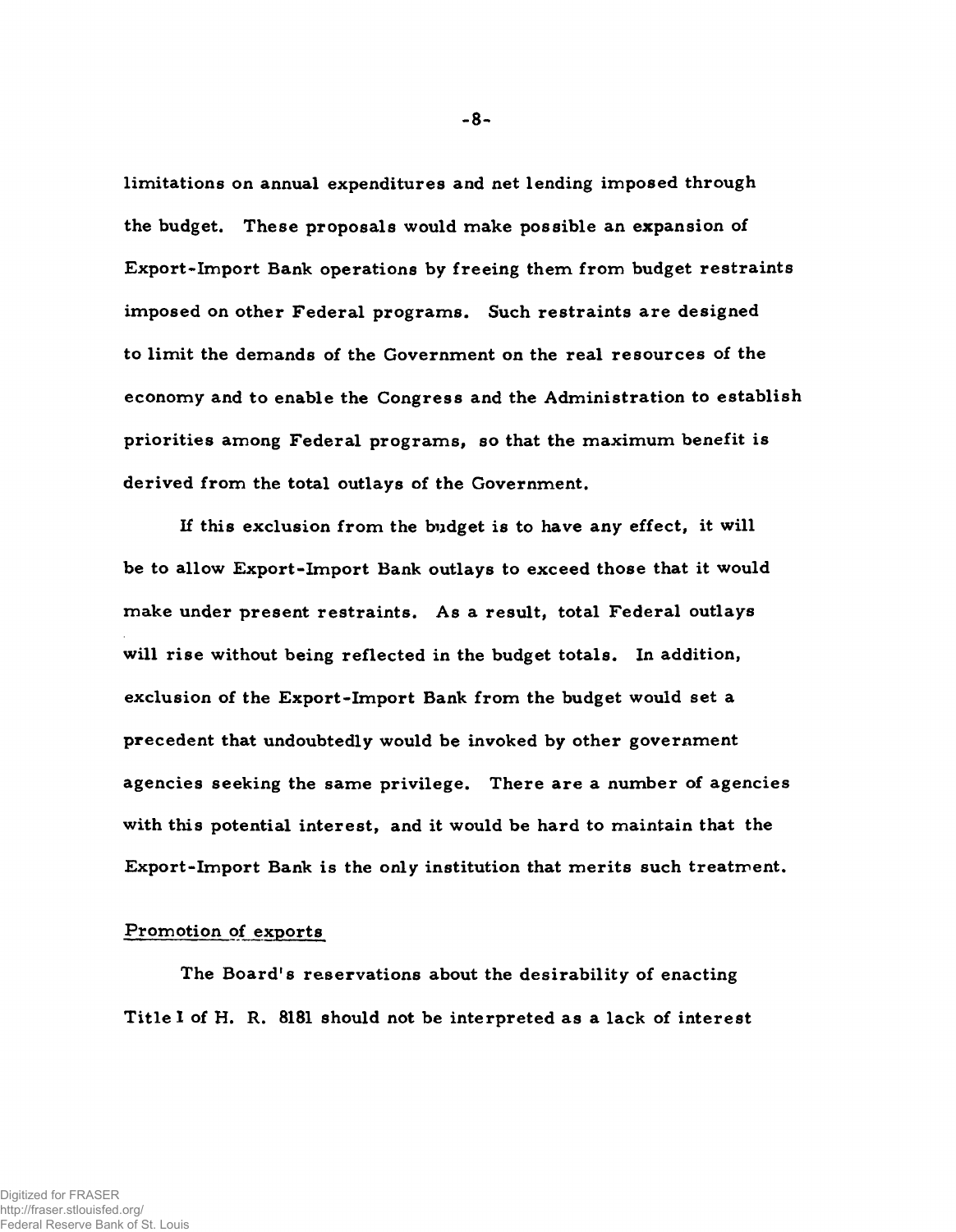in promoting U. S. exports. The Federal Reserve is second to no one in its desire to see an improvement in the U. S. balance of payments. Hence we are very much export minded.

We also fully recognize the importance of providing adequate financing to assist our export sales abroad and believe that the Export-Import Bank plays a positive role in achieving this goal. For this reason we favor the amendments in Title III of H. R. 8181 which would increase the loan, gurantee, and insurance authority of the Ex-Im Bank -- and, among other things, would permit an expansion of the existing discounting facility for medium term export loans. Of course, our support of these expanded financial activities carries with it the proviso that they wiil be fully coordinated by the U. S. Treasury.

Finally, we believe that there is an important part to be played by such new organizations as the Private Export Funding Corporation. The Board, along with other federal agencies, has helped in the establishment of that corporation. And we expect it to assume important responsibilities in marshalling financial resources in this country and abroad to support major U. S. exports. As a private venture operating with official guarantees and insurance paid for by users of the credits, PEFCO holds promise of providing substantial financial resources on competitive terms.

**\*9-**